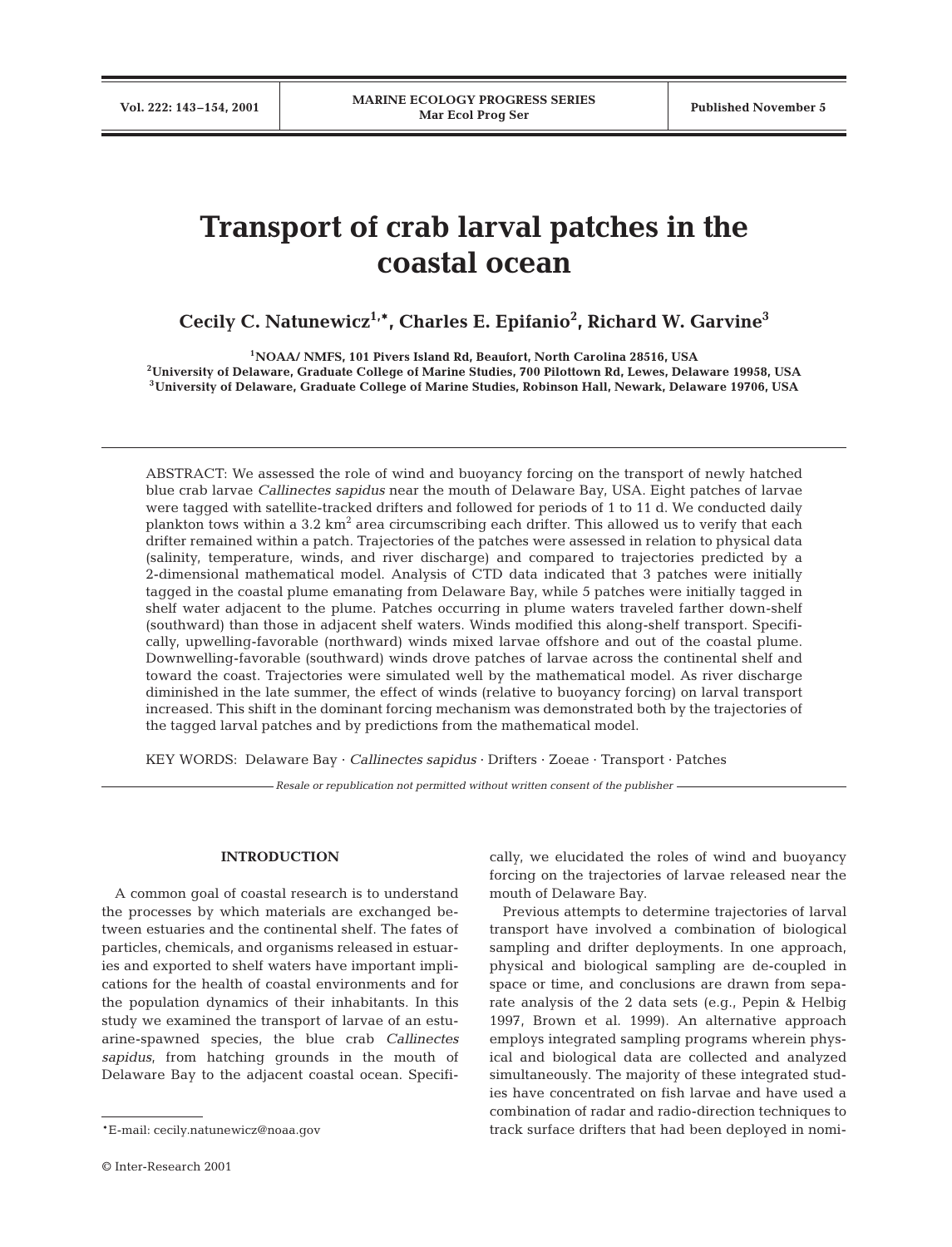nal patches of larvae (e.g., Fortier & Leggett 1985, Zenitani et al. 1996). These investigations involve continuous tracking of drifters, combined with frequent plankton sampling in the area around the drifter. Similar work has analyzed trajectories of crab larvae within the coastal plume of Chesapeake Bay (Roman & Boicourt 1999).

The above investigations have met with varying degrees of success and, in addition to determining trajectories, have allowed field estimates of parameters such as mortality and growth rates (Fortier & Leggett 1985, Zenitani et al. 1996). However, none of the studies has ascertained that drifters were deployed in an actual patch of larvae and none has tracked even a nominal patch for more than a few days. Our study differs pointedly in these 2 respects, as it involved tagging confirmed patches of blue crab larvae with satellite-tracked drifters and following the trajectories of the patches for periods up to 11 d.

In the Middle Atlantic region of North America, blue crab larvae are released in summer and are exported from the mouths of estuaries to the coastal ocean. The larvae develop through 7 zoeal stages in surface waters of the inner continental shelf. This is followed by a single post-larval stage that eventually settles and undergoes metamorphosis in nursery habitat within the estuary. Duration of larval development ranges from 3 to 6 wk (Epifanio 1995).

Details of larval transport in the Middle Atlantic region have been described in recent conceptual and



Fig. 1. Study site. Delaware Bay, USA. Representative transect (dashed line) sampled in the summer of 1999. Inset: Middle Atlantic Bight, USA. Discharge data were collected at the USGS station in Trenton, NJ

mathematical models (Epifanio 1995, Garvine et al. 1997). These models stipulate initial transport of larvae southward along the inner continental shelf along with the buoyant estuarine plume. Retention on the continental shelf near the estuary is provided by a winddriven band of water flowing northward along the mid-shelf. Across-shelf transport to estuarine settlement sites is accomplished by coastal Ekman circulation associated with discrete southward wind events (Jones & Epifanio 1995).

A key assumption of the conceptual model is that larvae are transported in distinct patches. In the summers of 1997 and 1998, we determined the spatial scale of patches of blue crab larvae near the mouth of Delaware Bay (Natunewicz & Epifanio 2001). Typical patches had larval concentrations of  $10^2$  to  $10^3$  larvae  $m^{-3}$  compared to concentrations <10  $m^{-3}$  in water outside a patch. Mean dimensions of the patches were on the order of 2 km in both the along-shelf and acrossshelf directions.

In the present paper we describe an investigation that used tracking techniques to test the conceptual model for transport of patches in the Middle Atlantic Bight. Specifically, we determined the extent to which blue crab larvae are initially transported from the mouth of Delaware Bay in the coastal plume. Additionally we assessed the effect of northward winds in driving larvae out of the plume region and into coastal waters, as well as the role of southward winds in returning larvae to local estuaries. Finally we compared the observed trajectories to trajectories generated by a mathematical model that was run with actual wind and river-flow data from the observation periods.

# **MATERIALS AND METHODS**

**Study area.** Work was conducted in the southern Middle Atlantic Bight at the mouth of Delaware Bay (Fig. 1). Subtidal flow in the area is influenced by a buoyant plume that emanates from the bay. The plume flows southward along the coast and counter to the prevailing winds that are typical of summer in the region. These winds result in an upwelling circulation along the coast and also produce northward surface flow just offshore of the plume (Garvine et al. 1997). Early autumn is characterized by an increased frequency of southward wind events. These events drive downwelling circulation, which causes an increase in sea level along the coast, followed by barotropic flow into the bay. Wind-velocity data for the region are collected routinely at the Delaware Bay Buoy (National Data Buoy Center #44009), and discharge data for the Delaware River are gathered at the United States Geological Survey station in Trenton, New Jersey (Fig. 1).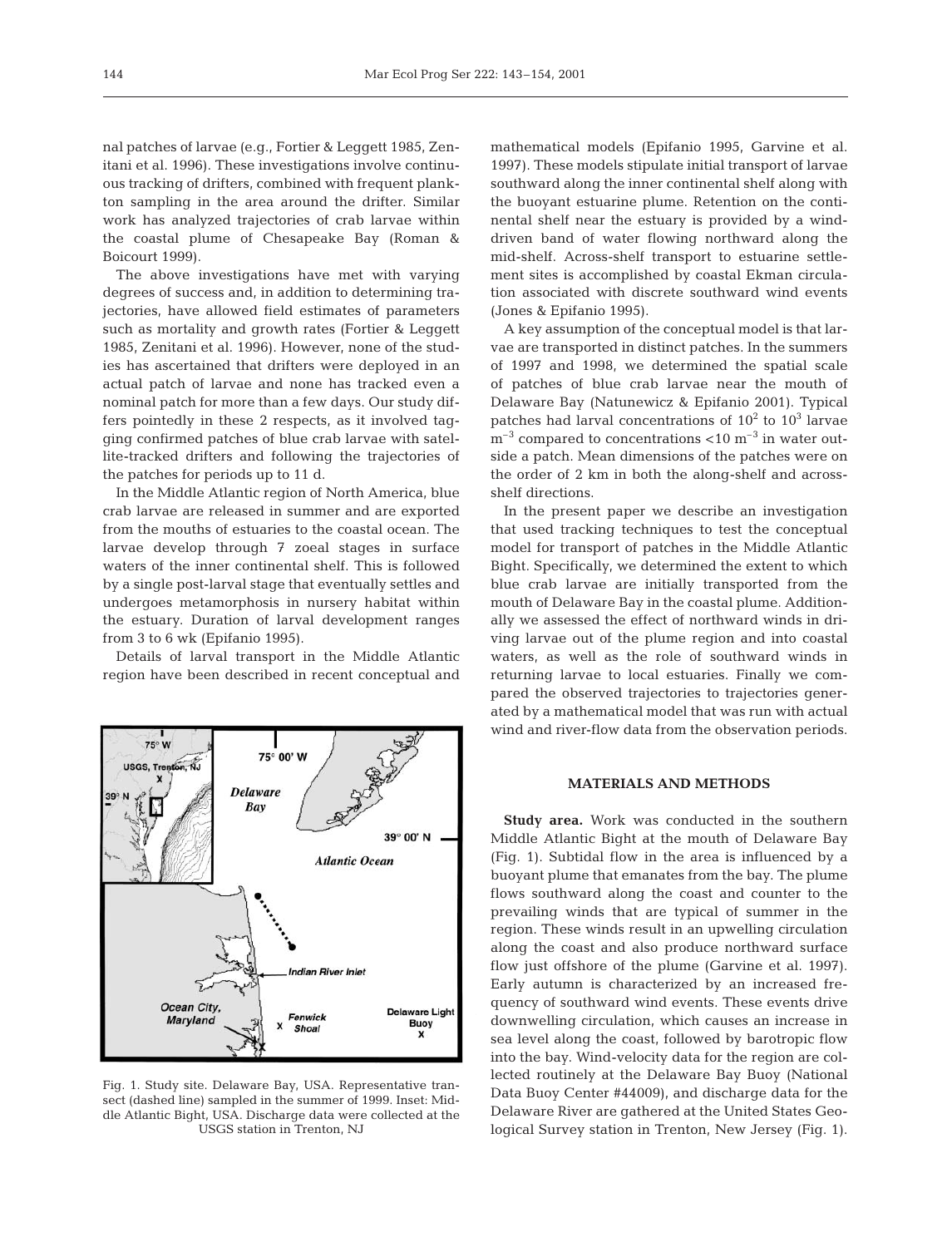**Identifying and tracking larval patches.** The blue crab life cycle provides an ideal system in which to examine larval transport by means of tagging and tracking patches of larvae in real time. Recent work has shown that newly hatched *Callinectes sapidus* larvae remain in cohesive patches on a scale of days to weeks (Natunewicz & Epifanio 2001). Additionally, the restricted distribution of blue crab zoeae in the upper 2 m of the water column (Epifanio 1995) permits the use of satellite-communicating surface drifters and 2-dimensional mathematical models.

Patches were identified by continuous plankton sampling along a transect on the inner continental shelf adjacent to the mouth of Delaware Bay (Fig. 1). During each drifter deployment, a series of 12 to 24 continuous plankton tows (Table 1, net =  $0.5$  m diameter, 253  $\mu$ m mesh; tow length =  $300$  m; depth = surface) was conducted, wherein the release of one net coincided with the recovery of another (Natunewicz & Epifanio 2001). Sampling was performed near high slack water to minimize effects of water movement relative to the sampling boat. The volume of water filtered for each tow was calculated from flowmeter readings, and the abundance of larvae  $(m^{-3})$  in each sample was determined on the day of collection by standard microscopic analysis. The linear dimension of the patches was determined by autocorrelation of larval concentrations along each transect (Richerson et al. 1977).

We deployed drifters (Horizon Marine, Inc.) on 8 separate days during the summer of 1999 (Table 1). Each drifter had a cylindrical buoy that extended about 30 cm above the surface and contained the transmitter. The buoy was attached to a drogue centered at 2 m depth.

During each deployment we released a maximum of 4 individual drifters at 1800 m intervals (i.e., every 6th plankton tow) along the transect. Because we could not know the location of patches *a priori*, releasing a drifter at each of several positions along the transect increased the probability of tagging a patch. The initial position of each drifter was determined with differential GPS, and a CTD cast was taken coincident with each release. These data provided information on the location of the drifters relative to the coastal plume. Specifically, drifters deployed in salinities of ~30.5 psu were considered to be in the coastal plume, and those in salinities ≥31.0 psu, in ambient shelf water. Because plankton samples were analyzed on the day of collection, we immediately were able to identify those drifters that had been deployed in patches (>75 larvae  $m^{-3}$ ). We assigned 75 larvae  $m^{-3}$  to describe a patch because this concentration is substantially higher than background (inter-patch) densities of larvae in our study area (Dittel & Epifanio 1982). The area around each of these drifters was sampled the following day to ensure that the drifter was still in a patch. Drifters were

Table 1. *Callinectes sapidus* patch sampling, 1999. Details of drifter deployments and larval patch surveys in the coastal waters adjacent to Delaware Bay, USA. Fewer drifters were deployed each day as the season progressed because drifters were lost and destroyed. No drifters were placed in patches on 15–16 July and 24 August. These drifters were recovered within 24 h of deployment

| Deploy-<br>ment<br>date | Transect<br>length<br>(m) | No. of<br>drifters<br>deployed<br>in patches/<br>total deployed | Drifter<br>number<br>(DN) | Temperature<br>$(^{\circ}C)$ , salinity<br>(psu) at<br>drifter<br>release | Dates<br>drifter<br>in the<br>water | No. of<br>times<br>patch<br>sampled | Last day<br>location<br>within<br>patch<br>verified | Reason sampling<br>ended                            |
|-------------------------|---------------------------|-----------------------------------------------------------------|---------------------------|---------------------------------------------------------------------------|-------------------------------------|-------------------------------------|-----------------------------------------------------|-----------------------------------------------------|
| 5 Jul                   | 7200                      | 1/4                                                             | $\mathbf{1}$              | 20.3, 30.40                                                               | $5-9$ Jul                           | $\overline{4}$                      | 8 Jul                                               | Caught on pot buoy                                  |
| 15 Jul                  | 7200                      | 0/4                                                             |                           |                                                                           |                                     |                                     |                                                     |                                                     |
| 16 Jul                  | 7200                      | 0/4                                                             |                           |                                                                           |                                     | -                                   |                                                     |                                                     |
| 27 Jul                  | 5400                      | 2/2                                                             | $\overline{2}$            | 21.3, 30.90                                                               | $27$ Jul-3 Auq                      | 6                                   | 1 Aug                                               | Beached                                             |
| 27 Jul                  | 5400                      | 2/2                                                             | 3                         | 21.7, 30.85                                                               | $27$ Jul-7 Aug                      | 7                                   | 7 Aug                                               | Recovered—at limit of<br>sampling area              |
| 21 Jul                  | 7200                      | 1/4                                                             | $\overline{4}$            | 20.2, 31.25                                                               | $21-23$ Jul                         | 2                                   | 23 Jul                                              | Droque drifted out of<br>patch                      |
| $12$ Aug                | 3600                      | 2/2                                                             | 5                         | 23.2, 31.55                                                               | $12-13$ Aug                         | 2                                   | $13$ Aug                                            | Recovered—impending<br>inclement weather            |
| $12$ Aug                | 3600                      | 2/2                                                             | 6                         | 23.3, 31.50                                                               | $12 - 17$ Aug                       | $\mathbf{1}$                        | $12 \text{ Aug}$                                    | Recovered — no<br>sampling-limit<br>of study region |
| $17 \text{ Aug}$        | 3600                      | 2/2                                                             | 7                         | 22.9, 31.55                                                               | $17-21$ Aug                         | 2                                   | $18$ Aug                                            | Destroyed by vessel                                 |
| $17 \text{ Aug}$        | 3600                      | 2/2                                                             | 8                         | 22.6, 31.40                                                               | $17-21$ Aug                         | 2                                   | 18 Aug                                              | Droque shredded                                     |
| 24 Aug                  | 3600                      | 0/1                                                             |                           |                                                                           |                                     |                                     |                                                     |                                                     |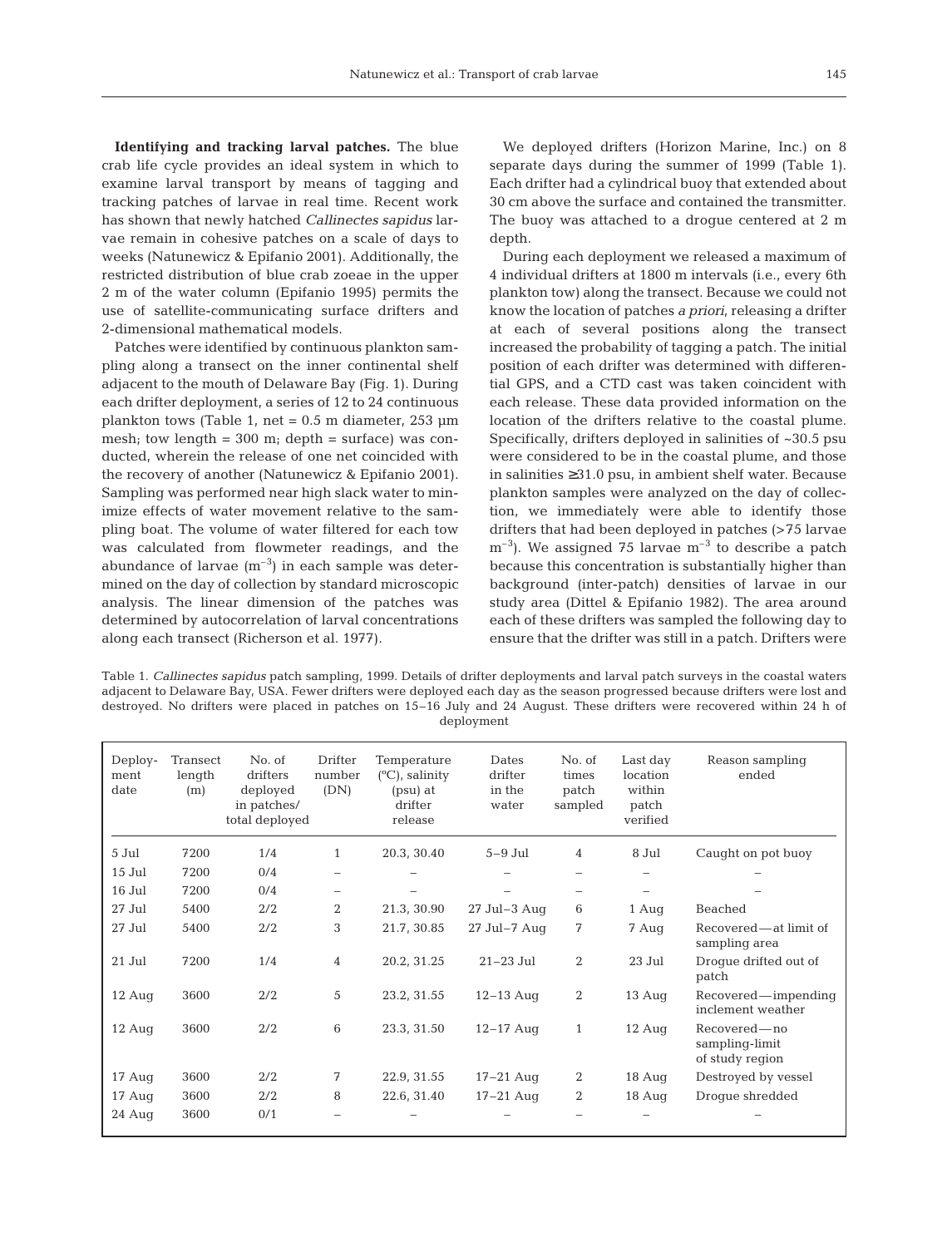located via a combination of fixes from the ARGOS satellite system and the use of an automated radiodirection finder (Natunewicz & Epifanio 2001). Resampling of the patch consisted of continuous, 300 m surface plankton tows along 2 orthogonal 1800 m transects centered at the drifter. This procedure was repeated daily, weather permitting, until the drifter had slipped from the patch or was disturbed in some way (ship collisions, entanglement in fishing gear, etc.). Overall, 8 patches were tracked for periods ranging from 1 to 11 d (Table 1). At the end of the study, the satellite-derived trajectories of the drifters were plotted and analyzed in conjunction with hourly wind and Delaware River discharge data.

**Mathematical model.** Observed trajectories were compared with the predictions of a 2-dimensional advection-diffusion model previously developed to analyze the transport of blue crab larvae spawned in an estuary such as Delaware Bay (Garvine et al. 1997). Because most *Callinectes sapidus* larvae remain in the



Fig. 2. Mathematical model domain (Garvine et al. 1997). Continental shelf adjacent to Delaware Bay. The *x*-axis indicates along-shelf (approx. north-south) dimension, the *y*-axis the across-shelf (approx. east-west) direction. H represents the mouth of Delaware Bay. Region 1 is forced solely by winds. Region 2, the Delaware Coastal Current, is influenced by a combination of wind and buoyancy forcing. In this region, the across-shelf current tapers to zero at the coast. Region 3, the source region of the Delaware Coastal Current, is affected by winds and buoyancy-forcing. Circulation in region 4 is driven by a mean landward current that balances the outflow of the coastal plume. Region 5 is forced only by wind, and cross-shelf circulation tapers to zero at the coast

plankton for weeks or longer, tidal circulation has little effect on their long-term movement. Larval advection in the model is therefore dominated by subtidal currents driven by a combination of surface wind stress over the continental shelf and buoyant discharge from the bay. The tides, however, do provide the effective turbulent energy for diffusion (Garvine et al. 1997).

Garvine et al. (1997) prescribed the Eulerian currents *u* and *v* within the model domain based on a realistic synthesis of the major characteristics of subtidal circulation in this coupled estuary-shelf system (Bumpus 1973, Beardsley et al. 1976, Noble et al. 1983, Garvine 1991, Münchow & Garvine 1993, Wong & Münchow 1995). The model is driven by along-shelf wind that oscillates at several-day time scales and by river discharge that varies over longer time scales. Given these 2 forcing agents, the Eulerian currents are prescribed based on a set of empirical transfer coefficients that relate the response of the current to wind and buoyancy forcing.

Recent studies in Delaware Bay suggest that the effect of estuarine buoyant discharge on shelf circulation is mostly limited to the inner shelf south of the bay mouth and may vary at monthly time scales (Garvine 1991, Münchow & Garvine 1993). At shorter time scales of several days to a week, the subtidal current fluctuations on the shelf are dominated by wind forcing (Beardsley et al. 1976, Boicourt & Hacker 1976, Noble et al. 1983).

The field studies cited show that the mean surface current and the surface current responses to buoyancy and wind forcing vary in space on the shelf off Delaware Bay. To include these spatial variations in the model, Garvine et al. (1997) subdivided the model into 5 regions, each of which was governed by a different flow regime (Fig. 2). Specifically, flow in Regions 1 and 5 was forced solely by along-shelf winds. Region 2 represented the coastal plume emanating from the estuary (i.e., the Delaware Coastal Current), wherein flow was driven by a combination of wind and buoyancy forcing. Region 3 was the source region of the plume, and again flow was influenced by wind and buoyancy forcing. Flow in Region 4 consisted of a mean landward current that balanced the outflow of the plume.

We conducted 1 model run for each drifter deployment. For each simulation we used hourly wind data and daily discharge data for the time period of interest. Each run consisted of releasing a virtual patch within the plume region near the mouth of Delaware Bay. Each modeled patch was 'released' at approximately the same position on the shelf as the corresponding observed patch. Modeled trajectories of the virtual patches were then plotted and compared to trajectories of actual patches during the same time period.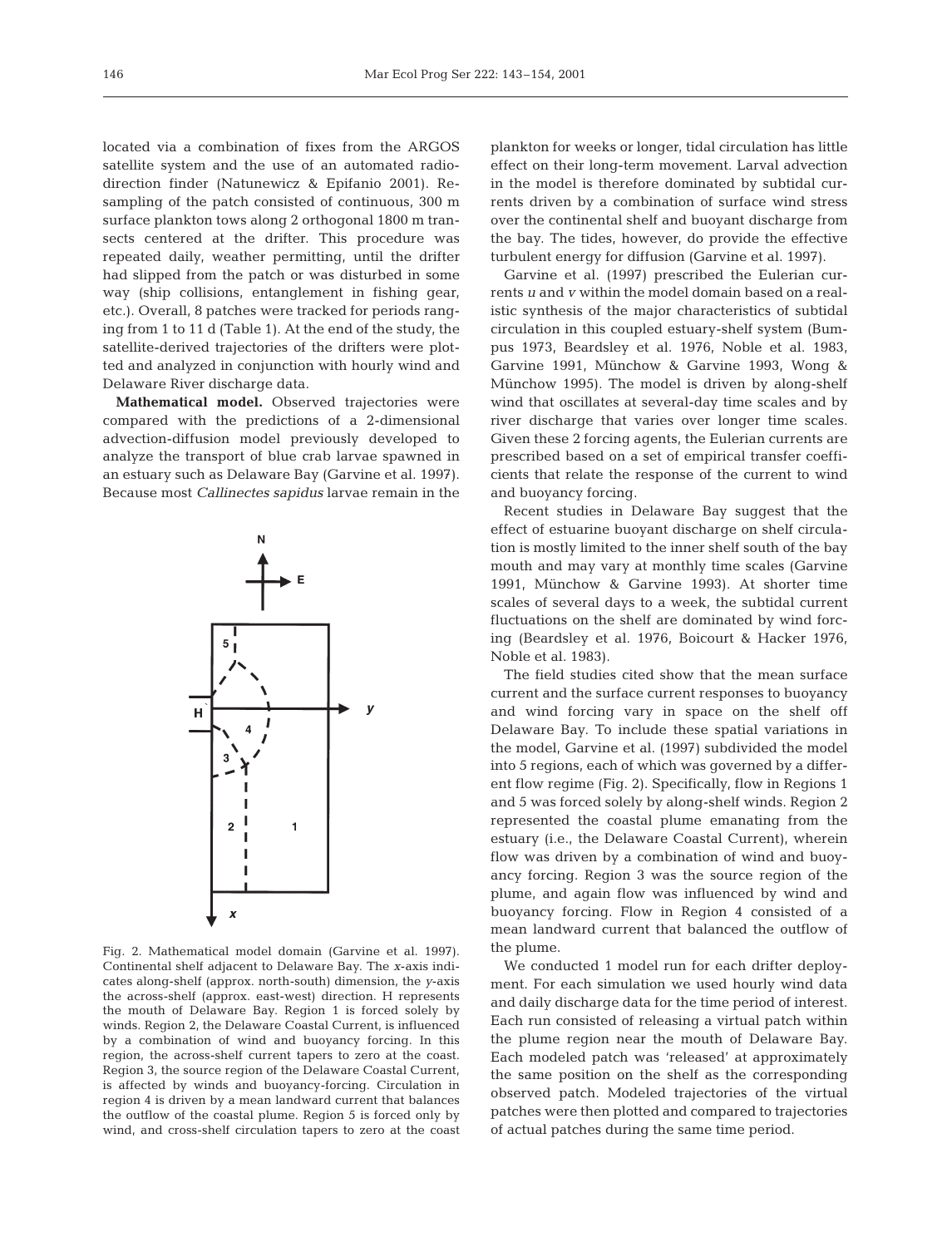

Fig. 3. Along-shore and across-shore components of wind velocity, July–August 1999. Delaware Light Buoy #44009. 40 h lowpass filter. Along-shore: positive values indicate northward winds, negative values southward winds. Across-shore: positive values are directed offshore. Shaded areas designate periods during which drifters tracked patches

## **RESULTS**

#### **Winds and river discharge**

The study period encompassed the dates 5 July to 21 August, 1999. Weather patterns were typical of the summer season and included extended periods of light to moderate northward winds  $(<5 \text{ m s}^{-1})$  punctuated by episodes of moderate southward winds (Fig. 3). The region experienced drought conditions during late summer. River discharge over the study period was  $\sim$ 80 m<sup>3</sup> s<sup>-1</sup> (Fig. 4), with the exception of a single large event in mid-August. This event did not affect our study, however, because it takes the Delaware Coastal Current about 2 wk to respond to changes in river discharge at Trenton (Garvine 1991).

### **Initial characteristics of tagged patches**

Drifters were released either in the coastal plume or in shelf water adjacent to the plume. The plume region was characterized by water temperatures that were generally cooler and less saline  $(≤22.5°C, <31.0 psu)$ than the surrounding coastal waters (>22.5ºC, ≥31.0 psu; Table 1). As summer progressed, drifters were placed more often in adjacent coastal waters. Because drifters were released along the same transect throughout the study period, the predominance of deployments within higher-salinity water indicates that the size and effect of the coastal plume diminished throughout the summer.



Fig. 4. Delaware River discharge, 1999. Daily discharge measured at the USGS station in Trenton, NJ, during the summer of 1999. The study period (5 July to 22 August) is indicated by dashed lines. Discharge was generally low  $({\sim}80 \text{ m}^3 \text{ s}^{-1})$ throughout the course of the study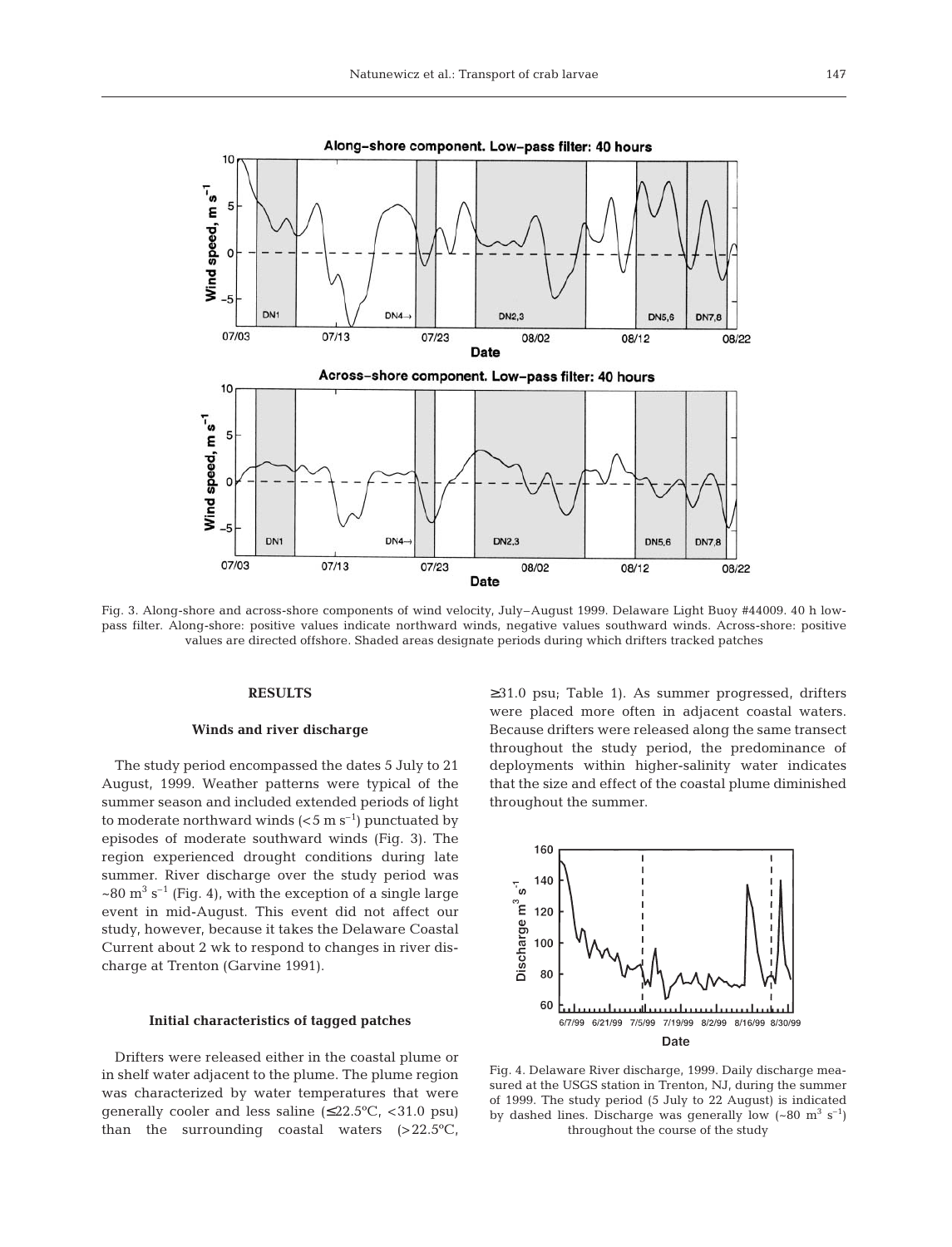

Fig. 5. *Callinectes sapidus*. 21 July 1999. Larval concentrations along a 7.2 km transect near the mouth of Delaware Bay. Sampling consisted of twenty-four 300 m continuous plankton tows. Two distinct patches occur on this transect (~2100–4200 m and 4500–7200 m)



Fig. 6. *Callinectes sapidus*. Change through time of the zoeal stage composition of the patch marked with DN3. The percentage of total larvae within the patch that are Z-I are indicated with black, Z-II with gray, and Z-III with white

Our initial sampling transect was located within a few km of blue crab hatching grounds in the mouth of Delaware Bay (Epifanio 1995). As in previous work (Natunewicz & Epifanio 2001), initial larval patch dimensions were on the scale of kilometers in the along-shelf direction (Fig. 5). Initial concentration within the patches ranged from approximately  $10<sup>2</sup>$  to  $10<sup>3</sup>$  larvae m<sup>-3</sup>. When tagged patches were re-sampled on subsequent days, larval concentrations along the west-east transect in the tagged patches were always similar to those along the corresponding north-south transect.

Newly tagged patches were always dominated by 1st-stage zoea larvae (Z-I), and patches continued to be dominated by Z-I for 2 to 3 d thereafter. However, patches that were followed for longer periods of time eventually had increased proportions of advanced stages (Fig. 6). The most parsimonious explanation for

this change is sequential molting of Z-I through the subsequent zoeal stages.

#### **Trajectories**

Trajectories of 8 larval patches were plotted from the series of drifter coordinates obtained from the ARGOS satellite system. Movement of patches depended on their location relative to the coastal plume and on wind speed and direction. To simplify discussion of our results, we assigned patch trajectories to 1 of 3 groups: patches released in the coastal plume (Fig. 7); patches released in the ambient continental shelf waters and subjected to light  $(<5 \text{ m s}^{-1})$  wind-forcing (Fig. 8); and patches tagged in shelf waters and influenced by strong ( $>5$  m s<sup>-1</sup>) wind forcing (Fig. 9).

Patches in the coastal plume initially traveled southward, away from the parent estuary. For example, the patch tagged on 5 July with Drifter Number 1 (DN1) traveled southward in the plume until 8 July. Winds throughout this period were generally light and northward  $(<5 \text{ m s}^{-1}$ ; Fig. 3). After 8 July, the drifter became caught on a fish-trap buoy. Plankton sampling around the entangled drifter on 9 July indicated that drifter was no longer in the patch (Fig. 7A-1). The lack of larvae around the entangled drifter lent credence to our assumption that functional drogues accurately tagged patches, yet entangled or torn drifters did not.

Two other drifters (DN2, DN3) were deployed in coastal-plume patches on 27 July. These patches were tracked for 6 and 11 d, respectively. Winds during this period were initially northward and light (Fig. 3). On 2 August the wind remained northward, but increased to over 5 m  $s^{-1}$ . The wind shifted again on 3 August, blowing moderately (3 to 9 m  $s^{-1}$ ) in a southward direction.

Patch trajectories are very sensitive to their initial positions. Therefore patches that co-occurred in time, yet were tagged at different locations across the continental shelf, followed different paths. This was evident in the trajectories of DN2 and DN3. DN2 initially moved south and offshore in the coastal plume (Fig. 7B-1). The drifter then moved inshore near Fenwick Shoal, a shallow area near Ocean City, Maryland (Fig. 1). As the magnitude of the northward (upwelling-favorable) winds increased, DN2 moved offshore. Moderate southward (downwelling-favorable) winds then returned the drifter onshore, circulating the patch around Fenwick Shoal before beaching the drifter near Ocean City late on 3 August.

The patch marked by DN3 initially followed a similar trajectory, moving southward in the plume to an area near Fenwick Shoal (Fig. 7C-1). The drifter then traveled offshore with upwelling-favorable winds. As with DN2, subsequent motion of DN3 was strongly related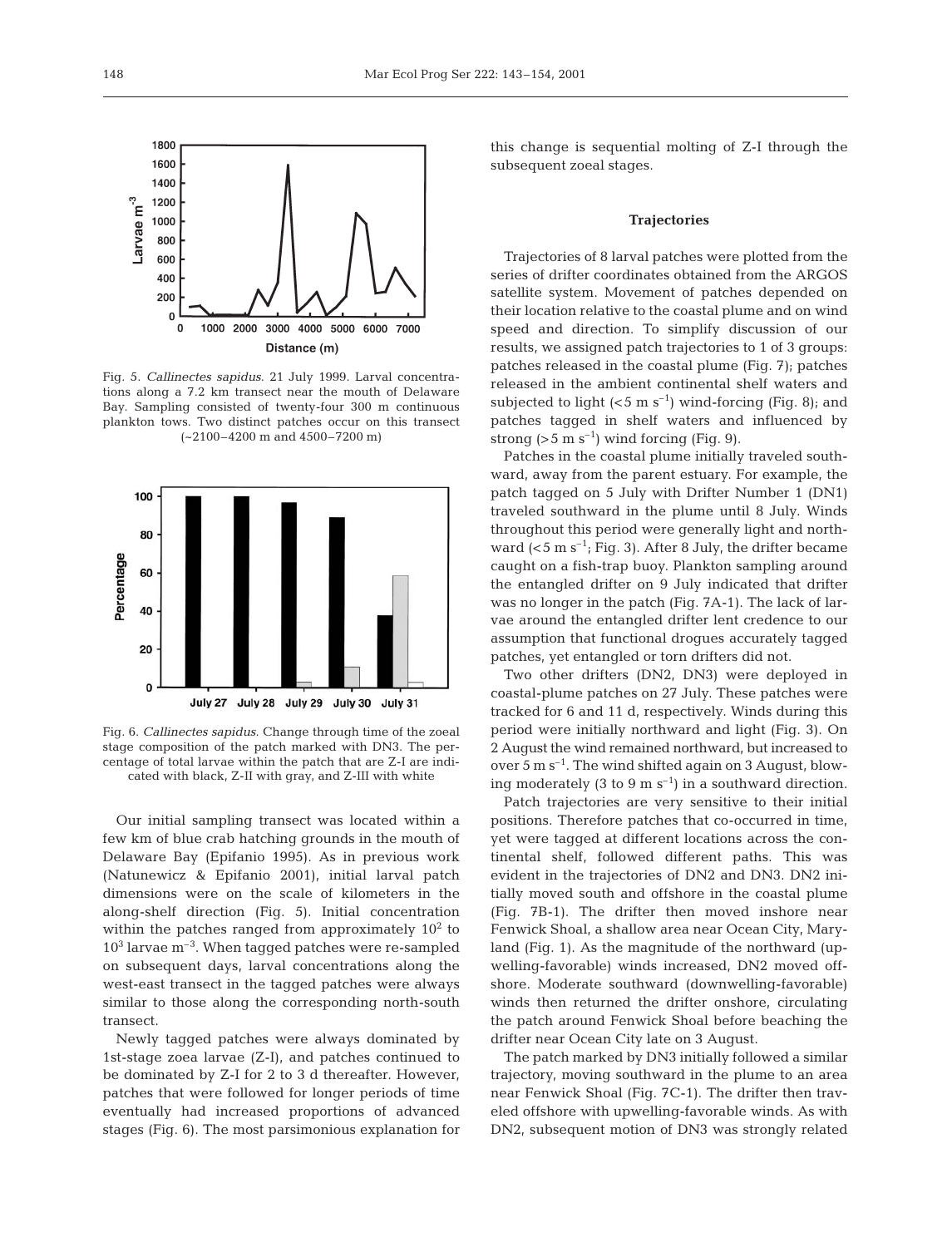

Fig. 7. *Callinectes sapidus.* Coastal plume drifter releases. Observed (A1, B1, C1) and modeled (A2, B2, C2) trajectories of patches of larvae released in the coastal plume adjacent to Delaware Bay. Panels A1, 2 = DN1, 5–9 July. Panels B1, 2 = DN2, 27 July–3 August. Panels C1, 2 = DN3, 27 July–7 August. DN2 and DN3 were released 1800 m apart on the same day. They marked 2 distinct patches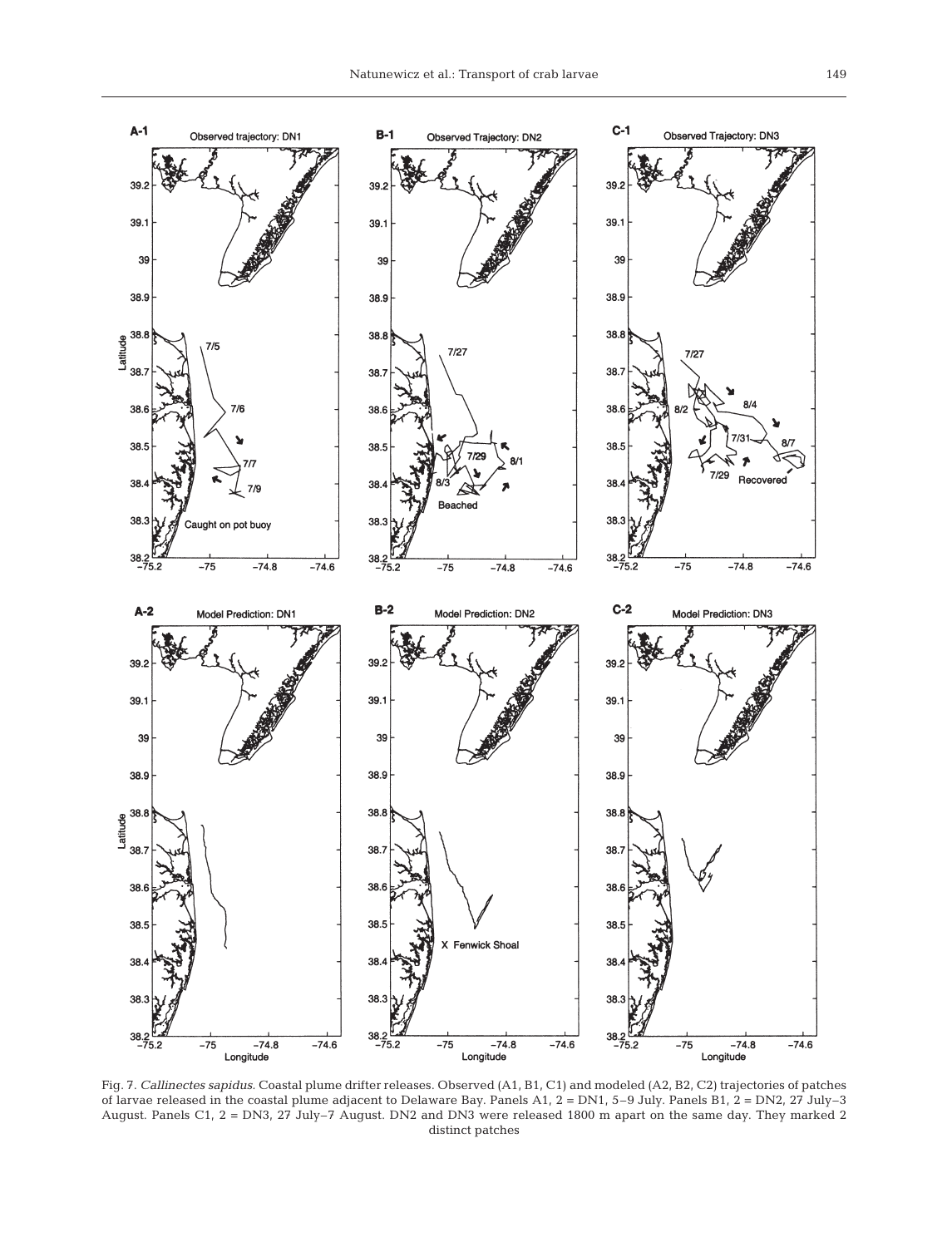

Fig. 8. *Callinectes sapidus.* Continental shelf drifter releases. Weak wind-forcing. DN4; 21-23 July. Observed (A) and modeled (B) trajectories of a patch of larvae released on the continental shelf adjacent to Delaware Bay. Winds over the 2 d tracking period were generally light  $( $5.0 \text{ m s}^{-1}$ )$  and variable

to the occurrence of upwelling- and downwellingfavorable winds and involved several onshore/offshore excursions. The drifter was sampled and recovered on 7 August, when its distance from shore had nearly exceeded the cruising range of our research vessel.

The initial trajectories of patches tagged in adjacent shelf waters outside of the coastal plume were more variable and were highly dependent on wind velocity (Figs 8 & 9). DN4 was released in a patch on 21 July and remained with the patch until 23 July (Fig. 8A). The patch remained near the mouth of Delaware Bay, with light northward winds pushing the patch northward on 21 July, and southward winds transporting the patch back toward the bay on 22 July. Small-amplitude, high-frequency variations in the trajectory were probably related to tidal flow.

Two additional drifters (DN5 and DN6) were deployed in adjacent-shelf patches on 12 August. Winds during 12–13 August were generally light and northward (Fig. 3). In these conditions, the patch marked with DN5 traveled offshore and slightly southward. Although DN5 still marked a patch on 13 August, the drifter was recovered due to predictions of storm conditions in the area.

Inclement weather precluded the recovery of DN6 until 17 August. During this period, the drifter traveled north and offshore in response to strong upwellingfavorable (northward) winds (Fig. 9A-1). Because the drifter was not re-sampled after 13 August, it is not known how long the drifter remained in the patch.

The final deployments (DN7, DN8) occurred on 17 August. CTD data indicated that these drifters were released in shelf waters. The patches were re-sampled only 1 time (18 August), due to subsequent inclement weather. On 18 August, strong  $(>5.0 \text{ m s}^{-1})$  northward winds drove both patches eastward across the continental shelf (Figs 3 & 9B-1). Moderate southward winds over 20–21 August returned the patches inshore to the mouth of Delaware Bay. DN7 was never recovered and was presumably destroyed in a ship collision. DN8 was damaged by entanglement with fishing gear before its eventual recovery on 21 August. Thus, any interpretation of trajectories after 18 August must be regarded cautiously.

#### **Comparison with model simulations**

The advection-diffusion model reproduced the transport of patches located in a coastal plume with reasonable fidelity (Fig. 7). Predicted trajectories of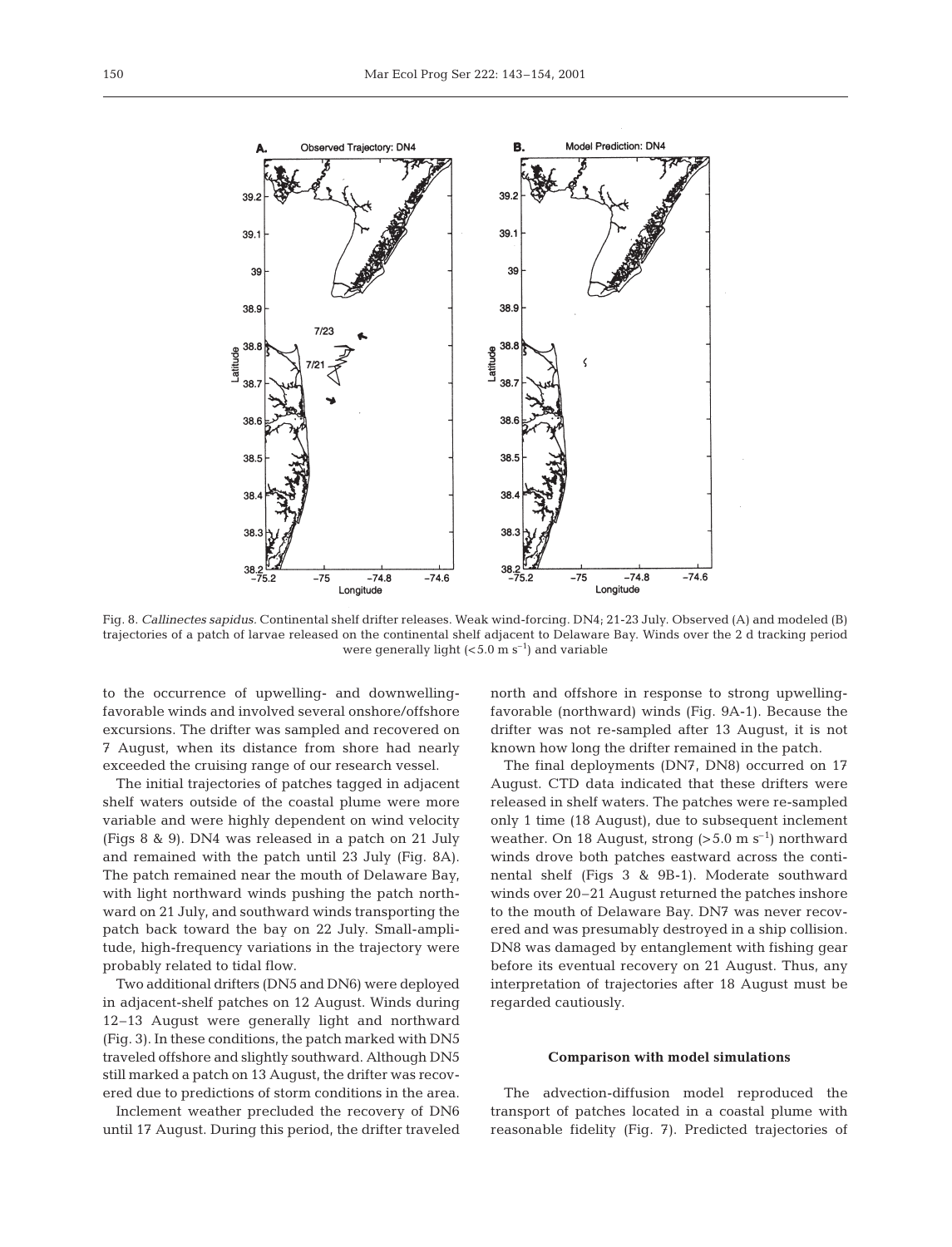

Fig. 9. *Callinectes sapidus*. Continental shelf drifter releases. Strong wind-forcing. Observed (A1, B1) and modeled (A2, B2) trajectories of larval patches released on the continental shelf adjacent to Delaware Bay. Panels A1, 2 = DN6, 12–17 August. Strong (>5.0 m s–1) upwelling-favorable winds occurred over this period, driving the patch marked with DN6 northward and offshore. Panels B1, 2 = DN7, 17–22 August. Strong upwelling-favorable winds pushed the larval patch marked with DN7 offshore. Moderate  $(-5.0 \text{ m s}^{-1})$  downwelling-favorable winds then returned the patch shoreward and into the estuary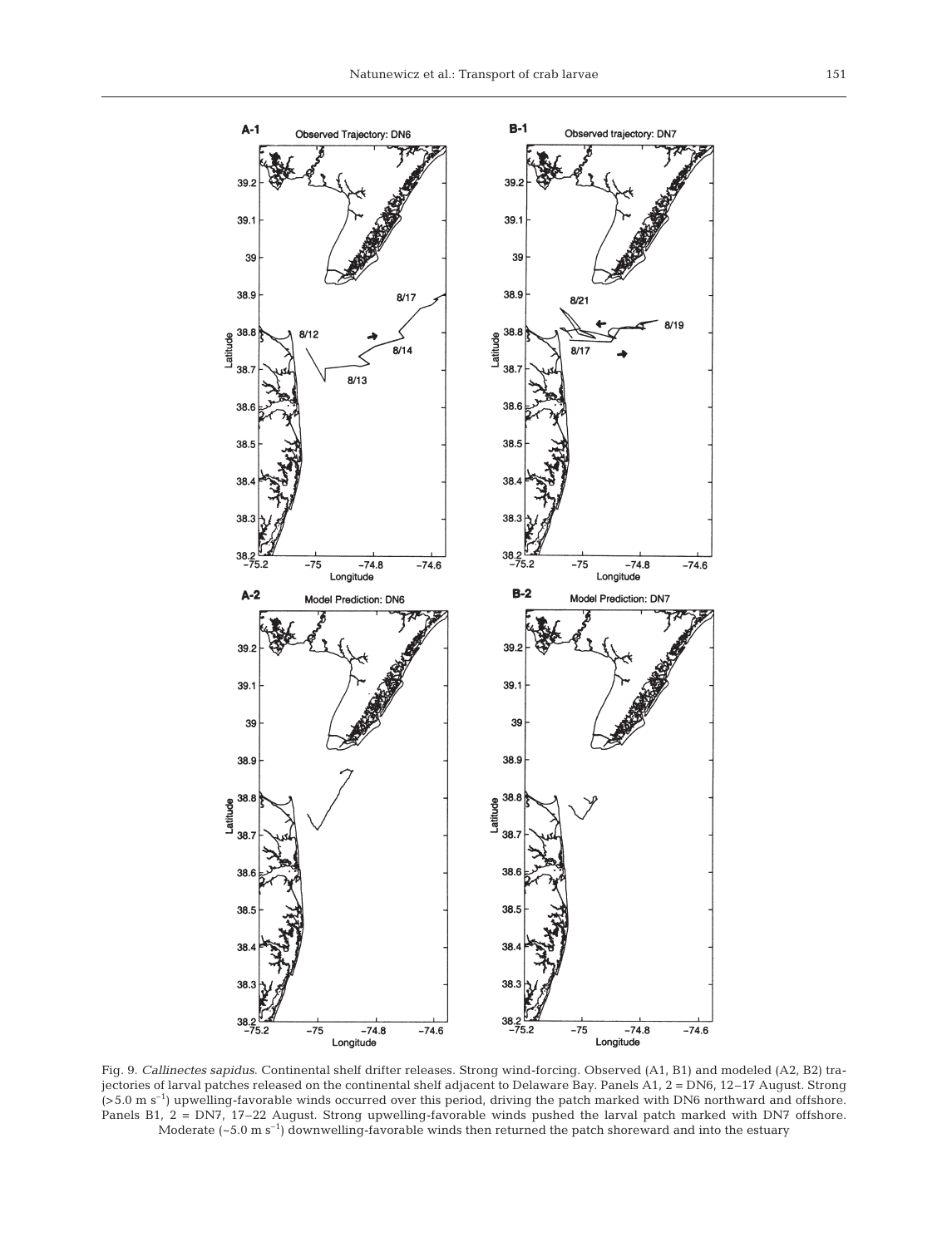plume patches all showed initial transport to the south with subsequent movement dependent on wind forcing. However, the model failed to reproduce fine-scale motion such as the cyclonic movement of DN2 and DN3 around Fenwick Shoal (Fig. 7B,C).

The model was generally more successful in predicting trajectories of the adjacent-shelf patches. Trajectories of patches tagged by DN4, DN6, and DN7 were predicted with good accuracy for periods up to 6 d (Figs 8 & 9). Although the model often underestimated the magnitude of across-shelf transport of the drifters, it nonetheless produced a useful approximation of the observed trajectories (Figs 8 & 9).

## **DISCUSSION**

Results of our investigation showed that initial transport of blue crab larvae from Delaware Bay to the continental shelf is driven by buoyancy forcing in the Delaware Bay plume region and by wind forcing over the continental shelf. The influence of the plume was strongest in the early part of the blue crab spawning season, as patches tagged in July were transported farther south along the continental shelf than those released later in the summer. Patches tagged in August were all located in shelf water adjacent to the coastal plume, indicating that patches had been transported out of the plume very soon after hatching. This is most likely an effect of wind-driven upwelling circulation.

The high number of Z-I found at the deployment sites indicated that patches were initially tagged within 1 to 5 d of hatching (Natunewicz & Epifanio 2000). Patches tracked for periods longer than 4 d had high concentrations of Z-II in addition to Z-I (Fig. 6). The patch tracked for a period >7 d had relatively high concentrations of Z-III and Z-IV. These stage-composition data match well with laboratory-derived growth rates of *Callinectes sapidus* larvae (Costlow & Bookhout 1959, Sulkin 1975, 1978).

Patches tagged in the plume region always showed an initial southward trajectory. This southward transport was evident during conditions of light northward winds  $(<5 \text{ m s}^{-1})$ . The strength of the buoyancy-driven flow was therefore sufficient to overcome effects of light wind forcing. Stronger northward winds (>5 m  $s^{-1}$ ) tended to set up an Ekman response and push the drifters offshore and out of the coastal plume (Lentz 1994). Downwelling-favorable (southward) winds returned the larvae inshore. This across-shelf motion was especially evident during the 27 July deployment, when downwelling circulation resulted in the beaching of DN2 by the 7th day of tracking (Fig. 7B).

The coastal plume was not as well-defined in late July and August as it was in early July. Drifters

released after 27 July were placed in continental shelf waters rather than in the low-salinity regions of the estuarine plume. Weak discharge from the Delaware River minimized the initial southward transport of patches, allowing the patches to be mixed out of the coastal plume more readily. Thus, larvae released later in the summer were retained closer to the mouth of the Delaware Bay than those released earlier in the summer.

The mathematical model predicted the qualitative features of the drifter trajectories quite well. Specifically, the model reproduced 2 transport regimes based on the position of larval release relative to the coastal plume: southward transport for larvae hatched within the coastal plume (Fig. 7), and retention nearer to the bay mouth for larvae released in continental shelf waters (Figs 8 & 9). Release within the coastal plume did not, however, guarantee strictly southward movement, as the proximity of larval release to the edge of the coastal plume profoundly affected transport. For example, both observed and modeled patches that were initially located in the shoreward region of the coastal plume remained near the coast throughout the tracking/modeling period (Fig. 7A). In contrast, patches located closer to the seaward edge of the coastal plume initially moved southward, but were then driven offshore and into the mean northward mid-shelf current by northward winds (Fig. 7B,C). The sensitivity of larval transport to hatching/release location within the coastal plume was therefore shown by both the observed drifter trajectories and those predicted by the mathematical model.

Larvae released in the ambient shelf were subject to the different transport regime. These larvae did not show initial southward transport, but rather remained at roughly the same latitude as the mouth of the bay. Observed and modeled patches that were initially located in continental shelf waters outside the plume were especially susceptible to wind forcing, traveling offshore and onshore with northward and southward winds, respectively (Fig. 9). Larvae hatching in shelf waters outside the plume would therefore have a higher probability of returning to the parent estuary, making release and subsequent movement in shelf waters the more favorable of the 2 transport regimes.

Although the mathematical model predicted the general patterns of larval transport, it did not capture some of the small-scale circulation features. First, the mathematical model did not predict the fine-scale tidal flow evident in the observed drifter trajectories (e.g., Fig. 7A). This occurred because the mathematical model treats only subtidal frequency forcing agents and could therefore not predict the tidally induced movement of the drifters. Additionally, the model did not predict the cyclonic movement of DN2 and DN3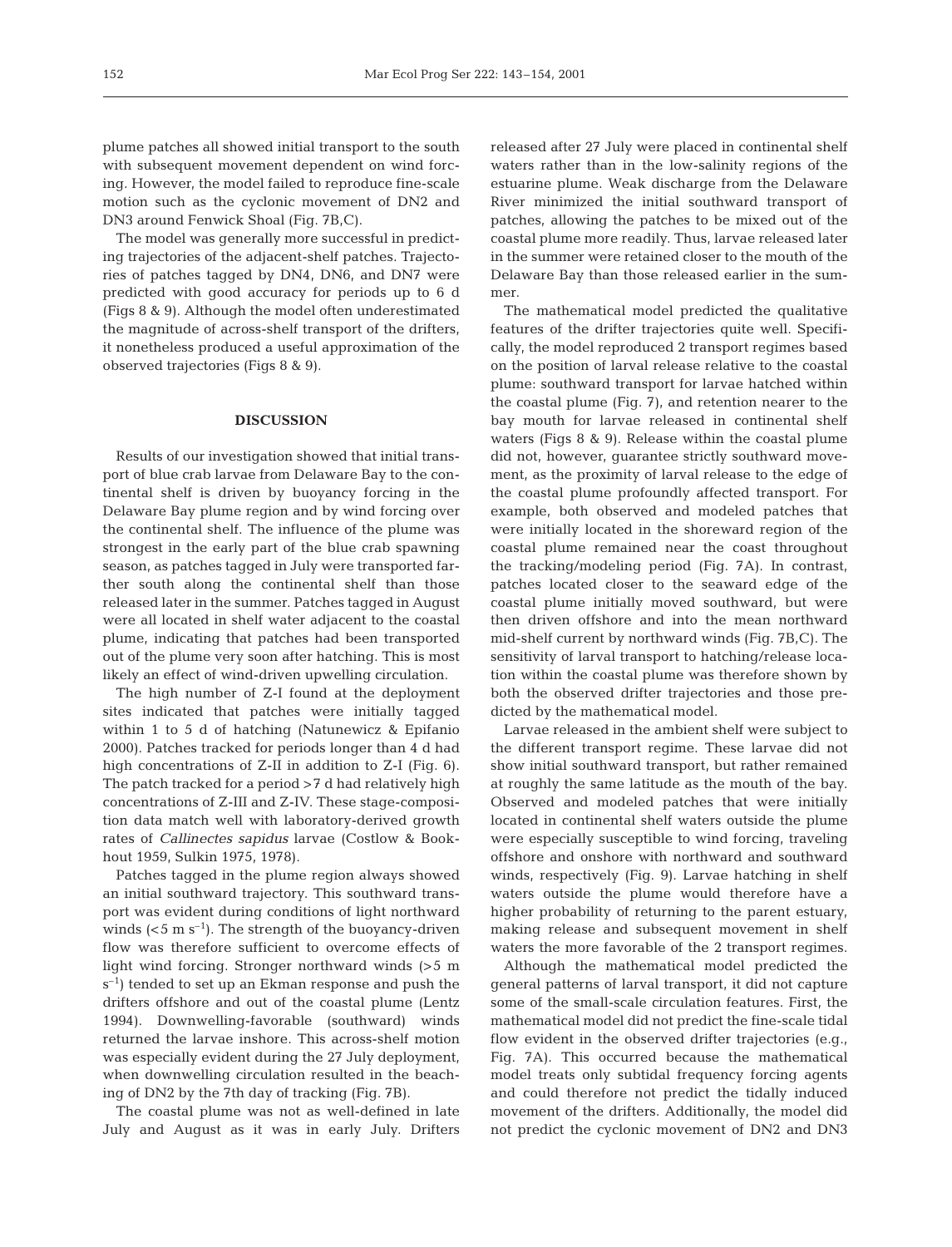around Fenwick Shoal (Fig. 7B,C), because the model lacks bathymetry. Finally, the model underestimated the magnitude of cross-shelf transport (Figs 8 & 9). Despite the fact the mathematical model did not reproduce some of the small-scale features of larval transport, it nevertheless described well the general trajectories of patches of *Callinectes sapidus* larvae subject to 2 different transport regimes. This suggested that the 2 main factors that influence larval transport at daily to weekly time scales, namely winds and buoyancy, are described adequately by the model.

Our investigation is one of very few that have tracked patches of fish or invertebrate larvae in the coastal environment. The study is unique in the use of remote sensing platforms (earth-orbiting satellites) to make high-frequency observations over periods as long as 11 d. The work differs from earlier efforts (e.g., Fortier & Leggett 1985, Roman & Boicourt 1999, Voss et al. 1999) in the initial characterization of the tagged patches, i.e., spatial scale of the patch, spatial distribution of larval concentrations within the patch, and magnitude of larval concentrations outside the patch. This initial characterization assured that drifters were actually deployed within a patch, and subsequent sampling of the area around the drifters allowed determination that a drifter remained within a patch through time.

Overall, the results of our study support conceptual and mathematical models of blue crab transport in the Middle Atlantic region (Epifanio 1995, Garvine et al. 1997). Larvae are transported from Delaware Bay to the adjacent coastal ocean in discrete patches, which maintain their integrity on a scale of days to weeks. Initial trajectories of the patches depend on the interaction between buoyancy-driven flow emanating from the bay and wind-driven flow on the shelf. Buoyancydriven flow is typically stronger in the early part of the blue crab spawning season (June/July), and patches produced during this period are likely to be transported greater distances to the south and away from the parent estuary. Patches produced later in the spawning season (August/September) are more likely to be influenced by upwelling circulation with consequent mixing out of the coastal plume and consequent retention near the parent estuary. The effects of upwelling circulation on retention are likely to be most pronounced during drought years, when buoyancy driven flow is minimal. Present models of blue crab transport in the Middle Atlantic Bight indicate that recruitment of blue crabs to juvenile nurseries is dependent on (1) the availability of patches of settlement-competent larvae near the mouth of the estuary and (2) the co-occurrence of southward wind events to transport the larvae into the estuary. The results of our investigation indicate that the availability of patches may be maximal during drought years, when buoyancy-driven flow is at a relative climatological minimum.

*Acknowledgements.* This study was funded by Delaware Sea Grant (RF-10) and the National Science Foundation (GER-9453990). We would like to thank 3 anonymous reviewers for their helpful comments on earlier versions of this manuscript. A. Sundberg provided technical support for both the electronics equipment and the RV 'Captain White'. Field assistance was provided by Captain M. B. Jones, C. Petrone, G. Perovich, S. Park, C. Kopin, A. LePard, C. Tallamy, R. Weaver, L. Popels, C. Milbury, S. Ni Chadhain, and S. Sue. Computer and technological support was provided by M. Medvedeva, R. Zagar, C. Janzen and M. Whitney.

#### LITERATURE CITED

- Brown J, Hill AE, Fernand L, Horsburgh K (1999) Observations of a seasonal jet-like circulation at the central North Sea cold pool margin. Estuar Coast Shelf Sci 48: 343–55
- Beardsley RC, Boicourt WC, Hansen DV (1976) Physical oceanography of the Middle Atlantic Bight. Am Soc Limnol Oceanogr Spec Symp 2:20–34
- Boicourt WC, Hacker PW (1976) Circulation on the Atlantic continental shelf of the United States, Cape May to Cape Hatteras. Mém Soc R Liége 6 Sér 10:187–200
- Bumpus DF (1973) A description of the circulation on the continental shelf of the east coast of the United States. Prog Oceanogr 6:111–157
- Costlow JD, Bookhout CG (1959) The larval development of *Callinectes sapidus* Rathbun reared in the laboratory. Biol Bull 16:373–396
- Dittel AI, Epifanio CE (1982) Seasonal abundance and vertical distribution of crab larvae in Delaware Bay. Estuaries 5(3):197–202
- Epifanio CE (1995) Transport of blue crab (*Callinectes sapidus*) larvae in the waters off mid-Atlantic states. Bull Mar Sci 57:713–725
- Fortier L, Leggett WC (1985) A drift study of larval fish survival. Mar Ecol Prog Ser 25:245–257
- Garvine RW (1991) Subtidal frequency estuary-shelf interaction: observations near Delaware Bay. J Geophys Res 96:7049–7064
- Garvine RW, Epifanio CC, Epifanio CE, Wong KC (1997) Transport and recruitment of blue crab larvae: a model with advection and mortality. Estuar Coast Shelf Sci 45: 99–111
- Jones MB, Epifanio CE (1995) Settlement of brachyuran megalopae in Delaware Bay: an analysis of time series data. Mar Ecol Prog Ser 125:67–76
- Lentz SJ (1994) Current dynamics over the northern California inner shelf. J Phys Oceanogr 24:2461–2478
- Münchow A, Garvine RW (1993) Buoyancy and wind forcing of a coastal current. J Mar Res 51:293–322
- Natunewicz CC, Epifanio CE (2001) Spatial and temporal scales of patches of crab larvae in coastal waters. Mar Ecol Prog Ser 212:217–222
- Noble M, Butman B, Williams E (1983) On the longshelf structure and dynamics of subtidal currents on the eastern United States Continental Shelf. J Phys Oceanogr 13: 2125–2147
- Pepin P, Helbig JA (1997) Distribution and drift of Atlantic cod (*Gadus morhua*) eggs and larvae on the Northeast Newfoundland shelf. Can J Fish Aquat Sci 54:670–685